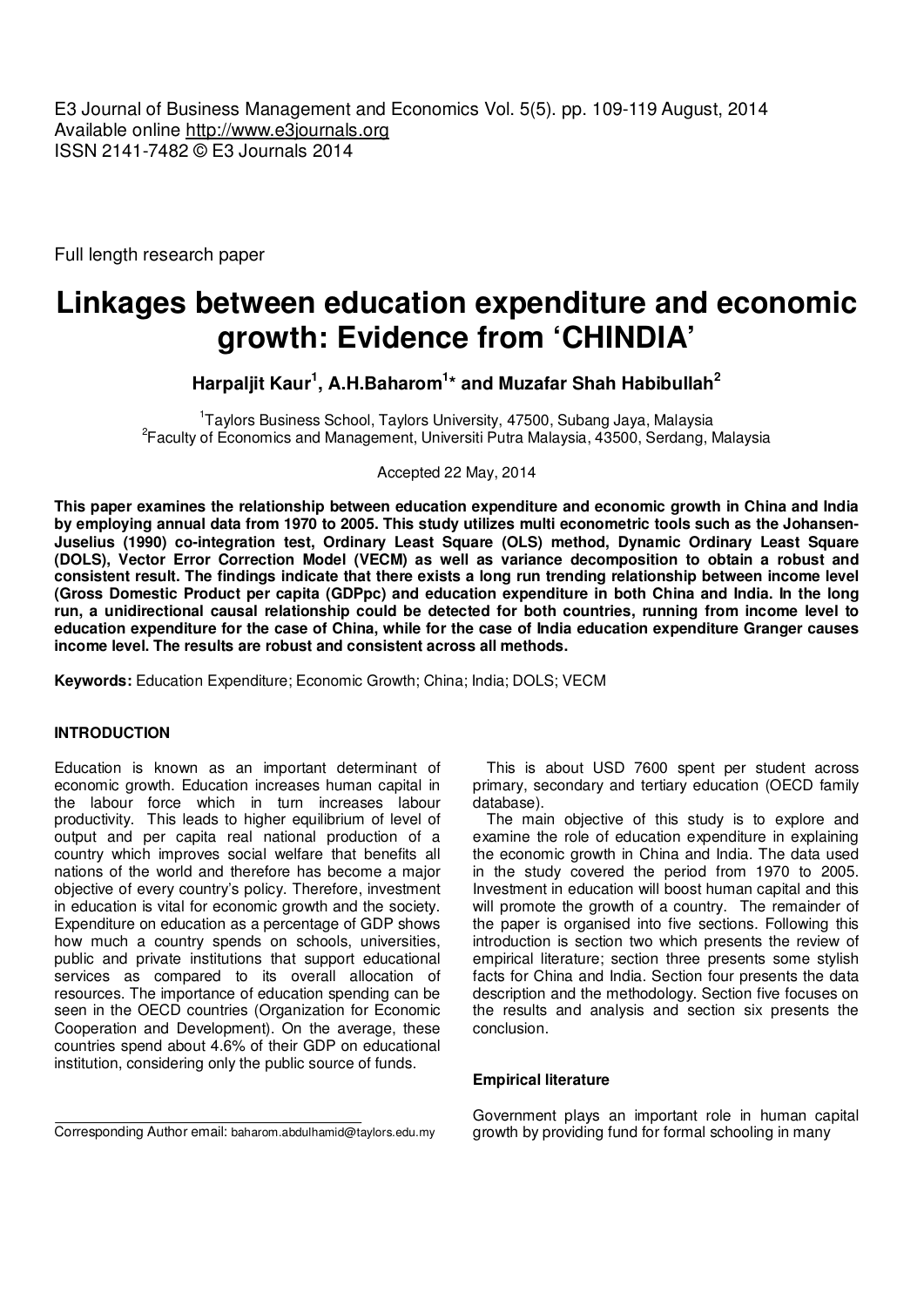countries. There are various empirical literatures exploring the relationship between economic growth and government education expenditure. A recent study by Ageli (2013) examined the relationship between economic growth and education expenditure in Saudi Arabia from 1970 to 2012 through three versions of Keynesian relations. He found that the growth of education can be explained by the Keynesian relations for both the Oil and Non Oil GDP and that causality exists in the long run. Ejiogu et al. (2013) revealed that Nigeria's current year education expenditure increases due to the previous year's GDP but is negatively related with the gross capital formation for the period 1981 to 2011. They also found that there exist causality from GDP to education expenditure.

A study by Douglass (2010) discussed the past and future of the human capital role for national economies. He found that educational attainment of a nation's population is an important factor for greater national productivity and global competitiveness. "The culture of aspiration-the sense that the individual has the freedom and the means to better themselves, to advance their knowledge, skills, and position in society" is also vital in explaining the economic growth.

Baldwin and Borreli (2008) revealed that the growth of per capita income is positively associated with higher education but has a negative association with junior college pupil-teacher ratios during 1988-2005 in the US. Spending on higher education and college attainment are negatively related and this creates a negative indirect relationship with income growth. Musai et al. (2011) studied the relationship between education and economic growth of 79 countries. They revealed that the elasticity of the production of human capital, physical capital and labor force are 0.28, 0.696 and 0.044 respectively. Increases in education spending, physical capital and labour force will increase the economic growth. A study by Yildirim et al. (2011) revealed that a unidirectional causality exist from Turkey's real GDP per capita to real per capita education expenditure from 1973 to 2009. Their study also found that public education expenditure does not affect Turkey's economic growth.

Human capital has been used as one of the indicators to measure economic growth. In 1990, a study by Romer suggested that spending on education can be used as an approximation of human capital where human capital is defined as formal education and on-the-job training. He found that the increase in supply of human capital will boost the growth in the economy. Lee and Lee (1995) found that high initial stock of human capital per capita will not only increase the growth rate of real GDP per worker but will give a high proportion of physical investment to GDP and decrease the fertility rate. They used the test survey on students achievement conducted by the International Association for the Evaluation of Educational Achievement (IEA) to a sample of  $\frac{1}{4}$  milli

on students from 21 countries to measure the effect of human capital on economic growth. The science scores in the test were used as a proxy to initial stock of human capital per worker.

Similarly, human capital and physical capital were found essential in attaining industrial development in Africa (Oketch, 2006). Human capital investment expenditure was measured as percentage of GDP invested in total expenditure on education. A two way causal flow was found between per capita growth and investment in education. Investment in education and physical capital contributed to per capita growth, economic growth and development of Africa. A number of studies continue to demonstrate the importance of human capital. Anwar (2008) found that increased spending on R&D, advanced education and training, will not only increase the supply of human capital but also attract foreign investment to Singapore. Foreign investment and human capital play a vital role in the growth of Singapore's manufacturing sector. A long run relationship exist between real human capital, real foreign investment and real value added in manufacturing which suggested that the Singapore manufacturing sector will depend on foreign investment and increased availability of human capital.

Charles et al. (2011) found that fair wages was an important determinant in linking human capital development to economic growth. They found that India lagged behind High-Performing Asian Economies (HPAEs) on human capital development due to this factor. Oluwatobi and Ogunrinola (2011) found that a long run relationship between human capital development and economic growth in Nigeria. Physical capital and government recurrent expenditure on human capital were found to be positively correlated with the level of real output. Instead, government capital expenditure in human capital were negatively correlated with the level of real output.

## **Some stylized facts for China and India and Literature Review**

In the following sections we will be exploring some preliminary analysis on the current scenario of the education expenditure and income level of both China and India.

Figure 1 shows that education expenditure for China has a higher rate of increase as compared to India from 1970 to 2005. The data for China appear to move gradually from 1970 to 1992 before showing a rapid increase from 1993 to 2005. This change might be attributed to the China government's policy to increase the spending on education. The government aimed to increase the education expenditure to 4% of its GDP by the year 1999. However, in 1999, only 2.79% of GDP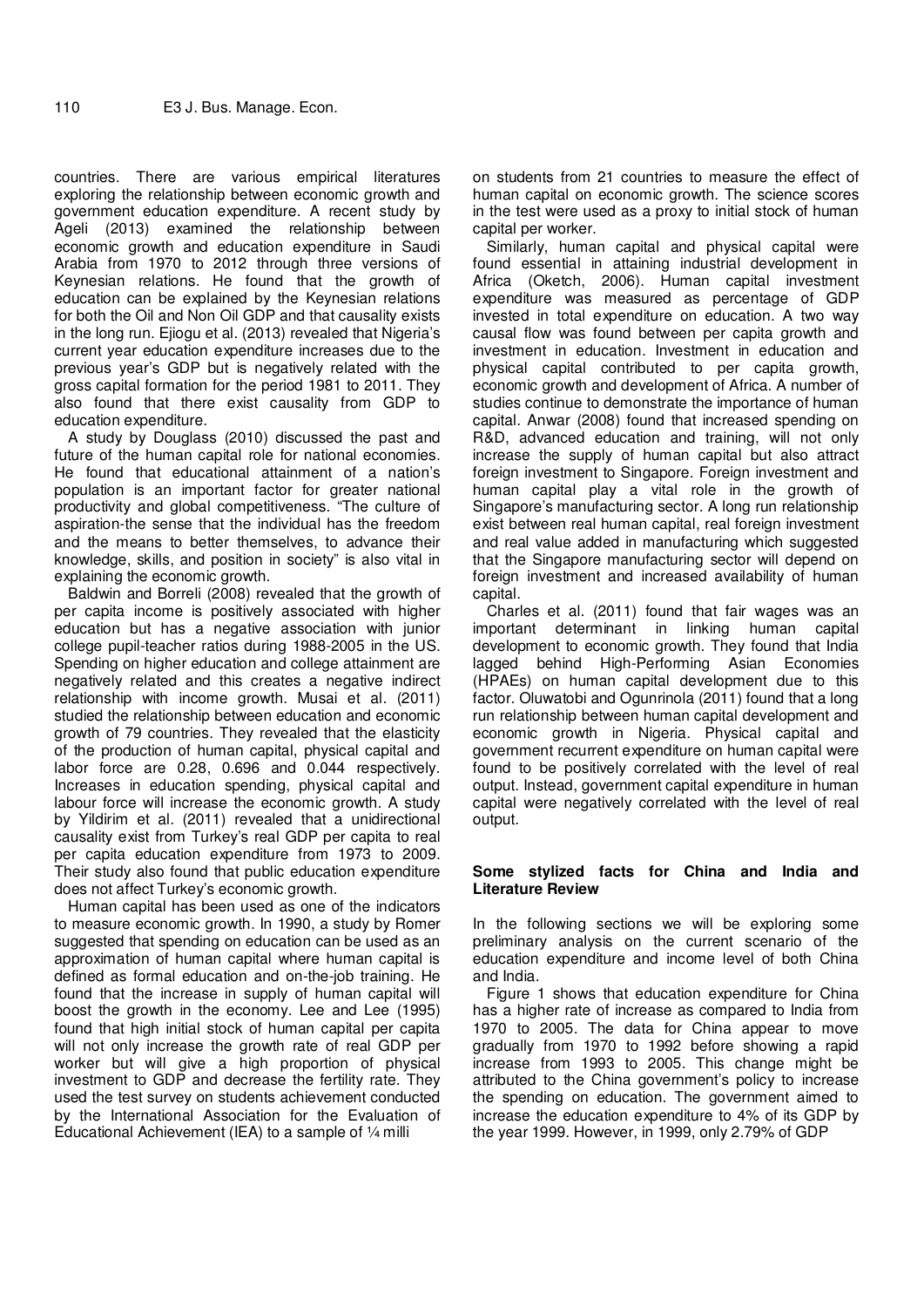

**Figure 1.** Education expenditure for China and India



**Figure 2.** GDP per capita for China and India

was spent on education. In 2000, 2.86% of GDP was allocated to education, increasing to 3.14% and 3.28% in 2001 and 2003 respectively (National Bureau of Statistics of China, 2005). An additional 50 billion Yuan per year was allocated for the 1995 National Compulsory Education programme from 1998-2002 to prolong the compulsory education to 9 years in cities and 6 years in the rural area and also to provide free textbooks for poor families (OECD Economic Surveys: China). India, on the other hand, emphasized more on higher education and primary education was neglected but from 1980's onwards, the government's priority was more on primary education (Deshpande, 2010).

The GDP per capita for both China and India was quite low prior 1983 and had increased rapidly ever since. China's GDP per capita has increased by seven times since 1983 while and India had doubled its own figures as shown in Figure 2. This could be attributed to China's agricultural reform, improvement in manufacturing and services and implementation of open economy in 1990s.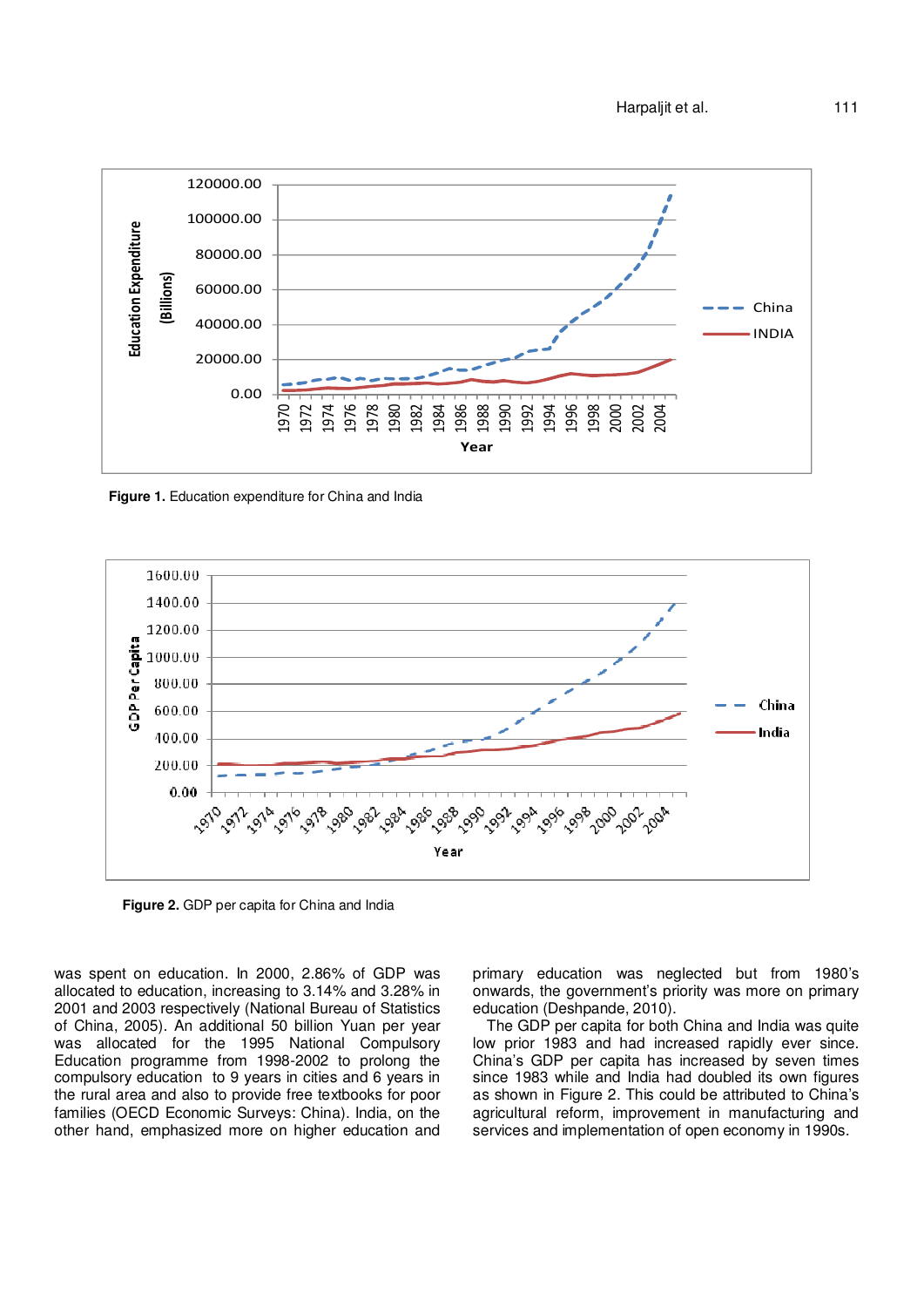

**Figure 3.** Education expenditure and GDP per capita (China)



**Figure 4.** Education expenditure and GDP per capita (India)

Ever since China became a member of WTO, it has become the world's third largest trader and one of the largest FDI recipients (WTO press release). Unlike China, India's economic growth rate was slower as India started moving towards globalization only after 1991. This is also due to lack of encouragement from the government for greater competition and failure to encourage private sector investment (Oxford Economics).

Figure 3 and figure 4 show the scatter plots of China and India's education expenditure against GDP per capita. It can be safely assumed that there exist a strong positive association between the education expenditure and GDP per capita.

From the preliminary analysis we could establish that there could exist important links between these variables thus encouraging us to conduct further in-depth analysis.

#### **Data description**

The empirical investigation has been carried out in the case on China and India economy with the data set of the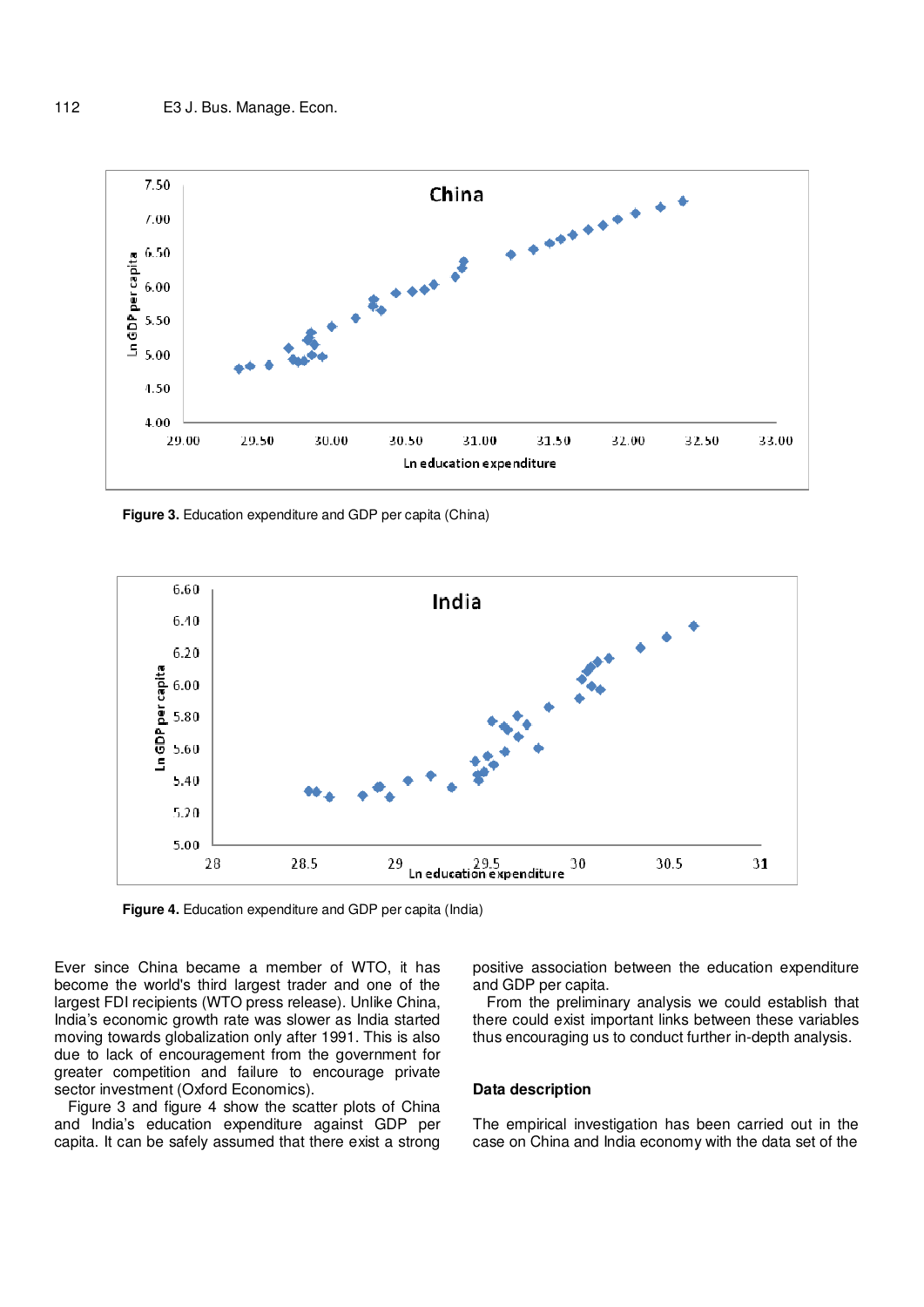period 1970 to 2005. The data was obtained from World Development Index, 2006. GDP per capita was taken as a proxy to economic growth and education expenditure to measure human capital. The data variables used in this study are LGDPC (log of real GDP per capita with constant 2000 US\$) and education expenditure (% of GNI), referred to as LEE log of real education expenditure.

# **METHODOLOGY**

To test for stationarity, we employed augmented Dickeyfuller (ADF) and Phillips-Perron (PP) unit root tests. Then we apply the maximum likelihood approach to cointegration test developed by Johansen (1988) and Johansen and Juselius (1990), henceforth the JJ test. This test provides us information on whether the set of non-stationary variables under consideration is tied together by the long-run equilibrium path. Denote  $X$  as a vector of the variables under study, the JJ test is based on the following vector error correction (VECM) representation:

$$
\Delta X_{t} = \alpha + \Gamma_{1} \Delta X_{t-1} + \Gamma_{2} \Delta X_{t-2} + \dots + \Gamma_{p} \Delta X_{t-p} + \Pi X_{t-1} + u_{t} \qquad (1)
$$

where  $\alpha$  is an n × 1 vector of constant terms,  $\Gamma_i$  (i = 1, 2,..,p) and  $\Pi$  are  $n \times n$  matrices of coefficients, p is the optimal lag order and n is the number of variables in the model. The JJ test is based on determining the rank of Π, which depends on the number of its characteristics root (eigenvalue) that differ from zero. Johansen (1988) and Johansen and Juselius (1990) develop two test statistics – the trace test and the maximal eigenvalue test statistics – to determine the number of cointegrating vectors that govern the long run co-movements of the variables. The trace test statistics tests the null hypothesis that there are at most r cointegrating vectors against a general alternative. Meanwhile, the maximal eigenvalue test is based on the null hypothesis that the number of cointegrating vectors is r against the alternative hypothesis that it is  $r + 1$ .

Since our task is to determine the causal direction between the two variables in question, we proceed to estimate the following vector error correction model and for a two variable case, we specify the following bi-variate vector error correction models (VECM) as:

$$
\Delta y_t = a_0 + \sum_{i=1}^k \alpha_i \Delta y_{t-i} + \sum_{j=1}^k \alpha_j \Delta x_{t-j} + \gamma_1 e cm_{t-1} + \varepsilon_{1t}
$$
 (2)

$$
\Delta x_t = b_0 + \sum_{i=1}^k \beta_i \Delta y_{t-i} + \sum_{j=1}^k \beta_j \Delta x_{t-j} + \gamma_2 e c m_{-1} + \varepsilon_{2t}
$$
 (3)

Where  $ecm_{t1}$  is the lagged residual from the cointegration between  $y_t$  and  $x_t$  in level. Granger (1988)

points out that based on equation (1), the null hypothesis that  $x_t$  does not *Granger* cause  $y_t$  is rejected not only if the coefficients on the  $x_{t-i}$ , are jointly significantly different from zero, but also if the coefficient on  $ecm_{t-1}$  is significant.

The VECM also provides for the finding that  $x_{t}$  Granger cause  $y_t$ , if ecm<sub>t-1</sub> is significant even though the coefficients on  $x_{t}$  are not jointly significantly different from zero. Furthermore, the importance of  $\alpha$ 's and  $\beta$ 's and represent the short-run causal impact, while  $\gamma$ 's gives the long-run impact. In determining whether  $y_t$  Granger cause  $x<sub>t</sub>$ , the same principle applies with respect to equation (2). Above all, the significance of the error correction term indicates cointegration, and the negative value for  $\gamma s$ suggest that the model is stable and any deviation from equilibrium will be corrected in the long-run.

As to test for consistency and robustness we also conducted Ordinary Least Square (OLS) and Dynamic Ordinary Least square (DOLS) The conditional long-run model for economic growth can be obtained from when <sup>∆</sup>  $q$ dpc =  $\triangle$  education expenditure = 0

 $gdpc_t = \psi_o + \psi_t$ education expenditure +  $\mu_t$  (4)

Where  $\Psi_0 = -\alpha_0/\beta_1$ ,  $\Psi_1 = -\beta_2/\beta_1$ , and  $\mu_t$  are white noise. In this study we estimated the long-run coefficients,  $\Psi_1$ , using OLS since the existence of cointegration between the two variables of interest eliminates the problem of spurious regression results, and furthermore the estimates are super-consistent.

On top of that we employed DOLS whereby the DOLS involves regressing any I(1) variables on other I(1) variables, any I(0) variables and leads and lags of the first differences of any I(1) variables as follows:

 $gdpc_t = \alpha_o + \alpha_1$ education expenditure<sub>t</sub> +  $\alpha_2\Delta$ education  $e$ *xpenditure<sub>t</sub>* +  $\alpha_3\Delta$ education expenditure<sub>t-1</sub> +  $\alpha_4\Delta$ education  $expenditure_{t+1} + \mu_t$  (5)

Parameter  $\alpha_1$  is the long-run elasticity.

### **Results and Discussion**

The ADF test results displayed in Table 1 suggest that all the variables were non-stationary at level but were stationary at the first difference. In order to see the robustness of the ADF test, the Phillips-Perron (PP) unit root test was used and it gives the same results as ADF test. Therefore, both the education expenditure and GDP per capita for China and India were integrated of order one, I (1).

Since the variables were integrated at order 1, the long run relationship between the variables was examined using JJ co-integration test. The lag length, k, of 1 was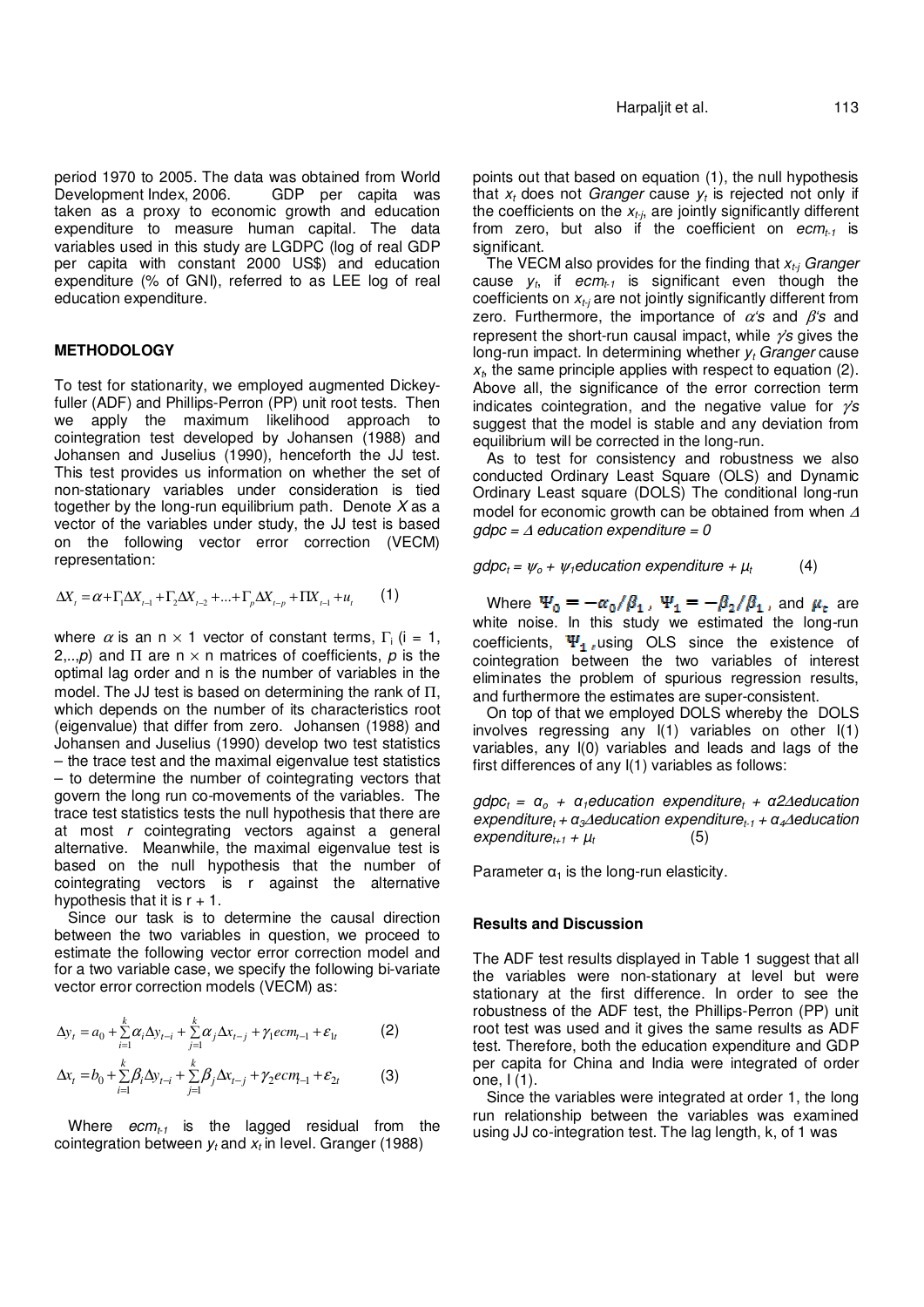|  | <b>Table 1: Unit root test</b> |  |  |  |  |  |
|--|--------------------------------|--|--|--|--|--|
|--|--------------------------------|--|--|--|--|--|

|       |              |                  | <b>Augmented Dickey Fuller (ADP)</b> |               | <b>Phillips Perron (PP)</b> |           |                         |               |                             |
|-------|--------------|------------------|--------------------------------------|---------------|-----------------------------|-----------|-------------------------|---------------|-----------------------------|
|       | Level        |                  | <b>First Difference</b>              |               | Level                       |           | <b>First Difference</b> |               |                             |
|       |              | <b>Intercept</b> | Trend &<br>Intercept                 | Intercept     | Trend &<br>Intercept        | Intercept | Trend &<br>Intercept    | Intercept     | Trend &<br><b>Intercept</b> |
| China | <b>LEE</b>   | .352368          | $-0.970164$                          | $-6.458470*$  | $-3.732039**$               | 2.736155  | $-0.607058$             | $-6.448798*$  | $-7.781426$                 |
|       | <b>LGDPC</b> | .003562          | $-3.181976$                          | $-2.902350**$ | $-3.180259$                 | 2.237239  | $-3.086704$             | $-3.578810**$ | $-4.117539**$               |
| India | LEE          | $-0.538101$      | $-3.099293$                          | $-4.296673*$  | $-4.223064**$               | $-0.5685$ | $-2.331976$             | $-4.143713*$  | $-4.058425**$               |
|       | LGDPC        | 2.861488         | $-1.805504$                          | $-5.174945*$  | $-6.750631*$                | 4.070330  | $-1.70673$              | $-5.160366*$  | $-8.277252*$                |

Notes: the null hypothesis is that the series is non-stationary (contains a unit root). The rejection of null hypothesis for both ADF and PP tests are based on McKinnon (1996) critical values; \*, \*\* and \*\*\* indicates the rejection of null hypothesis of non-stationary at less than 1% , 5% and 10% significance level, respectively.

#### **Table 2:** Co-integration test

|                                                  |                   |                     |                        | China                  |                         |                        |  |
|--------------------------------------------------|-------------------|---------------------|------------------------|------------------------|-------------------------|------------------------|--|
| <b>Number</b><br>οf                              |                   | <b>Trace Test</b>   |                        |                        | <b>Eigenvalue test</b>  |                        |  |
| co-integrating<br>vectors                        | Eigen value       | Trace<br>statistics | 0.05 Critical<br>value | Eigen value            | Max-Eigen<br>statistics | 0.05 Critical<br>value |  |
| $r = 0$                                          | 0.389378          | 15.88973*           | 15.49471               | 0.389378               | 14.79833*               | 14.26460               |  |
| $r \leq 0$                                       | 0.035726          | 1.091403            | 3.841466               | 0.035726               | 1.091403                | 3.841466               |  |
|                                                  |                   |                     |                        | India                  |                         |                        |  |
| <b>Number</b><br>οf<br>co-integrating<br>vectors |                   | <b>Trace Test</b>   |                        | <b>Eigenvalue test</b> |                         |                        |  |
|                                                  | <b>Eigenvalue</b> | Trace<br>statistics | 0.05 Critical<br>value | <b>Eigenvalue</b>      | Max-Eigen<br>statistics | 0.05 Critical<br>value |  |
| $r = 0$                                          | 0.373031          | 17.71981*           | 15.49471               | 0.373031               | 14.47261*               | 14.26460               |  |
| $r \leq 0$                                       | 0.099449          | 3.247206            | 3.841466               | 0.099449               | 3.247206                | 3.841466               |  |

chosen for both China and India. The trace and the maximum Eigenvalue tests suggest the presence of a long-run relationship, with one co-integrating vector at 5% significance level. Detailed results of the co-integration test results are provided in Table 2. Therefore, it can be concluded that a long run trending relationship exists between income level and education expenditure in each of the two countries.

Three methods were used to determine the long term relationship as per the explanation in the earlier part of this study, albeit, the OLS method, DOLS and VECM, as shown in Table 3. In the long run, all the coefficients in the three methods were found to be statistically significant and have the expected signs.

The regression equations 1 to 4 in Table 3 were obtained using OLS method. Equation (1) and (3) implies that there is an increase in the economic growth in both the countries when education expenditure increases. It can be observed that a 1% increase in education expenditure will lead to 0.8915% increase in GDP per capita for China. As for India, 1% increase in education spending will increase the GDP per capita by 0.5681%. The coefficient of education and GDP per capita are both significantly different from 0 which indicates that education expenditure is an important determinant for income level and income level is an important factor for education expenditure for the countries in the study. This is further supported by the Wald test, as shown in Table 4. However, a 1% increase in income level increases China's education expenditure by 1.089% and India's education expenditure by 1.519%. The results show that in long run, income level is elastic for both China and India. The Dynamic OLS (DOLS) gives similar results in Equation 5 to 8 in Table 3. A 1% increase in China's education expenditure increases the GDP per capita by 0.9010%. Similarly, India's education expenditure increases by 1%, the GDP per capita increases by 0.639%.

Since GDP per capita and education expenditure were co-integrated, the vector error correction model was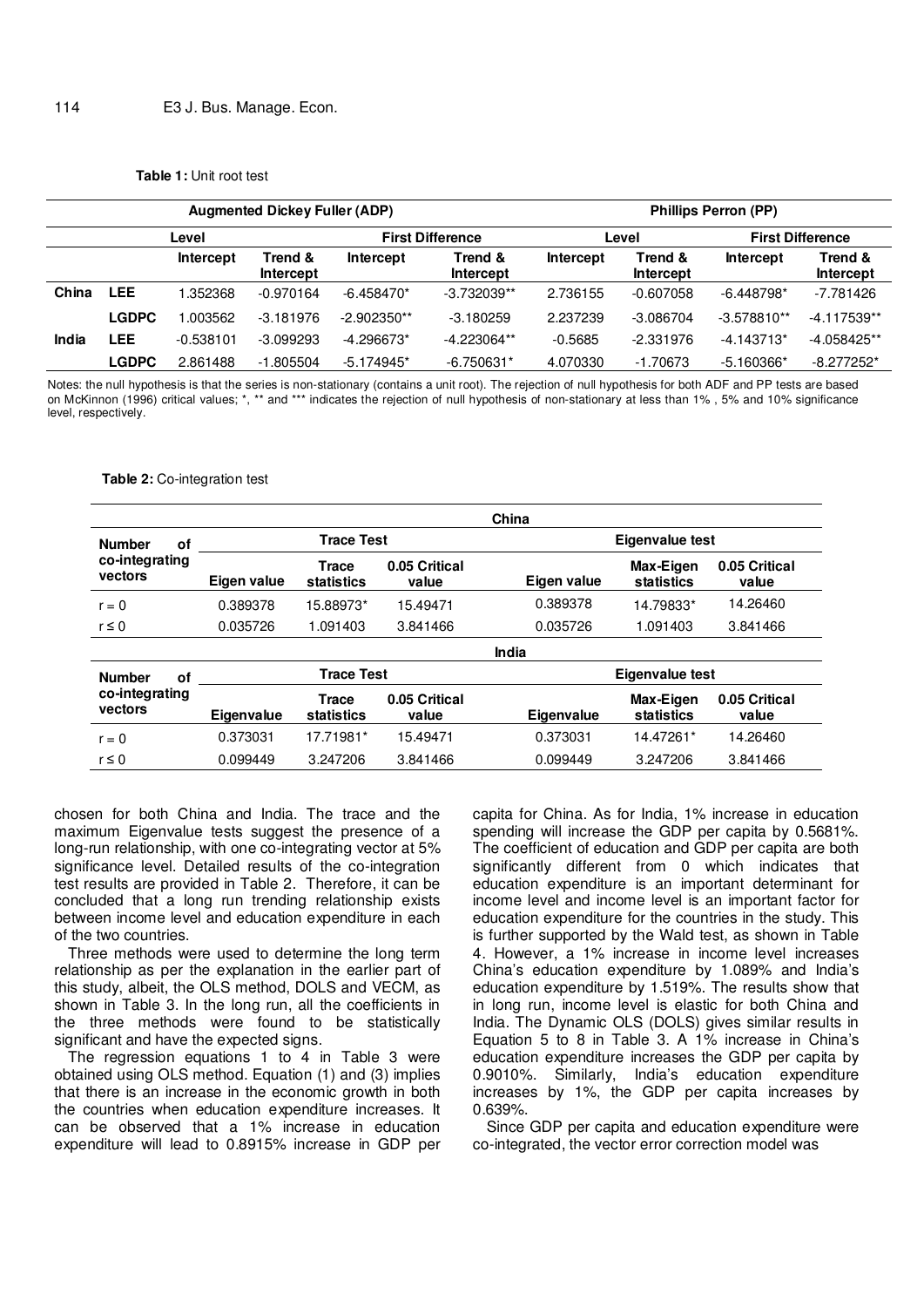**Table 3:** Long term equations using OLS, VECM and DOLS

| <b>OLS (Ordinary Least square)</b>                                                                       |
|----------------------------------------------------------------------------------------------------------|
| LGDP <sub>CHINA</sub> = $-21.40048 + 0.8915$ <sup>*</sup> LEE <sub>China</sub><br>(Eqn 1)<br>(33.75227)  |
| LEE <sub>CHINA</sub> = 24.19548 + 1.089157*LGDP <sub>China</sub> (Eqn 2)<br>(33.75227)                   |
| LGDP <sub>India</sub> = -11.09581 + 0.568064*LEE <sub>India</sub><br>(Eqn 3)<br>(14.63125)               |
| $LEE_{\text{India}} = 20.90930 + 1.519096 \text{ * } LGDP_{\text{India}}$<br>………(Eqn 4)<br>(14.63125)    |
| <b>DOLS (Dynamic Ordinary Least square)</b>                                                              |
| LGDP <sub>China</sub> = -21.70682 + 0.901022 <sup>*</sup> LEE <sub>China</sub> (Eqn 5)<br>(15.02274)     |
| $LEE_{\text{China}} = 24.15966 + 1.143357 \text{*}LGDP_{\text{China}}$<br>(Eqn 6)<br>(21.85469)          |
| LGDP <sub>India</sub> = -13.21362 + 0.638953*LEE <sub>India</sub><br>(Eqn 7)<br>(9.199963)               |
| $LEE_{India} = 22.64891 + 1.196986*LGDPIndia$<br>(Eqn 8)<br>(6.055706)                                   |
| <b>VECM (Vector Error Correction Model)</b>                                                              |
| LGDP <sub>China</sub> = $-18.04743 + 0.781965$ <sup>*</sup> LEE <sub>China</sub> (Eqn 9)<br>$(-16.5050)$ |
| LEE <sub>China</sub> = $23.07958 + 1.278830*LGDPChina$<br>(Egn 10)<br>$(-19.3948)$                       |
| LGDP <sub>India</sub> = -26.69745 + 1.096022*LEE <sub>India</sub><br>(Eqn 11)<br>$(-7.98272)$            |
| LEE <sub>India</sub> = 24.35850 + 0.912391*LGDP <sub>India</sub><br>(Egn 12)<br>.<br>$(-4.42809)$        |

where \* denotes significance at 1% level and t-statistics is in parentheses

estimated for China and India (equations 9 to 12 in Table 3). A 1% increase in China's education expenditure increases the income level by 0.781965%. Similarly, India's education expenditure increases by 1%, the income level increases by 1.096%. In the long run, the education expenditure will increase by 1.27% if China's income level increases by 1%.

As for India, a 1% increase in income level will increase the education expenditure by 0.9124%. The results indicate that income level is elastic for China but inelastic for India. The results for India using the VECM differ slightly from the other two methods shown above.

The results of the Wald test using OLS method shows that education expenditure granger causes GDP per capita for both China and India as the p-value is less than 0.05, as shown in Table 4.

 $\overrightarrow{P}$  H<sub>0:</sub> Education expenditure does not Granger cause income level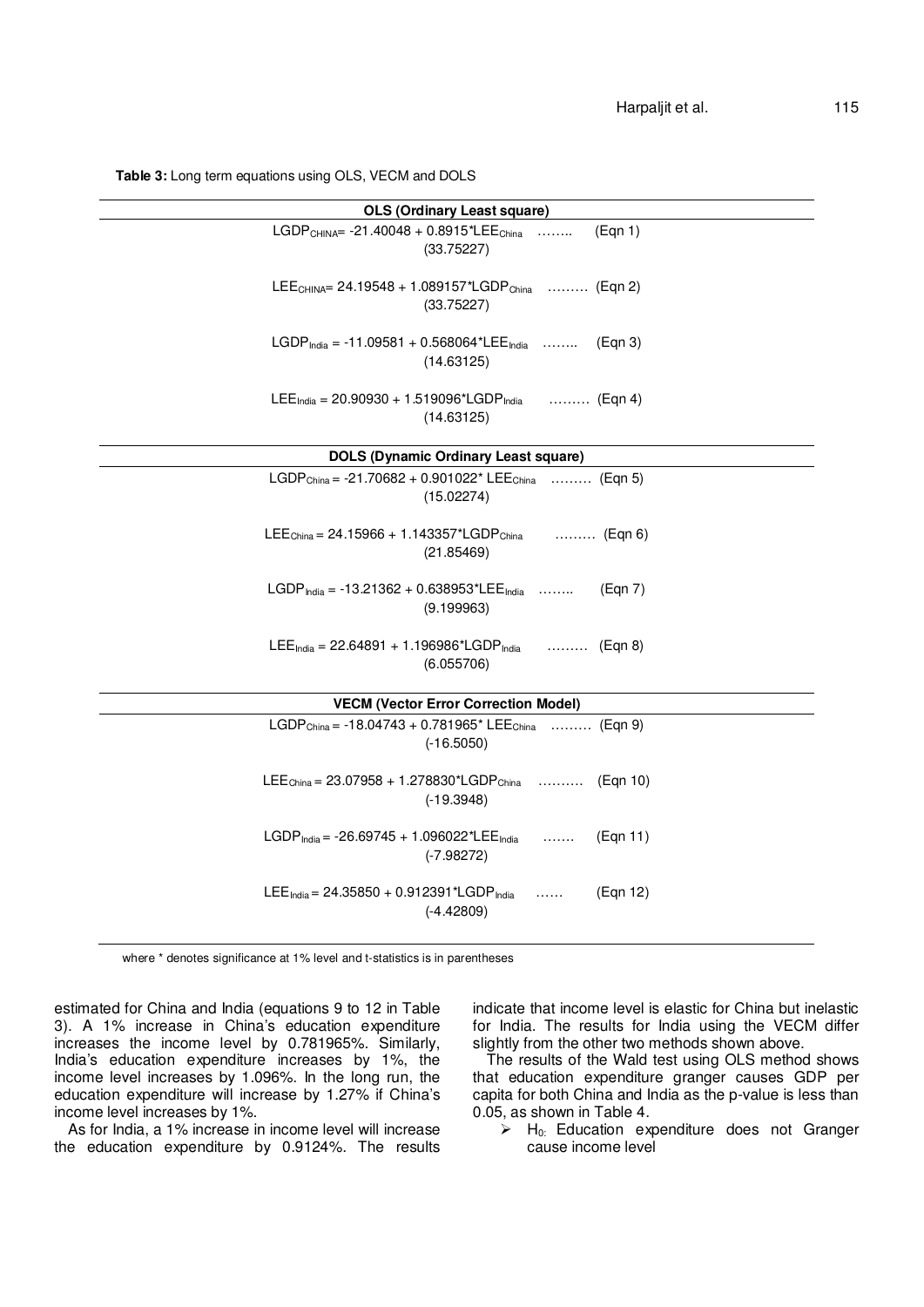### **Table 4:** Wald Test

|                       |          | China   |                    |          | India   |                    |
|-----------------------|----------|---------|--------------------|----------|---------|--------------------|
| <b>Test Statistic</b> | Value    | df      | <b>Probability</b> | Value    | df      | <b>Probability</b> |
| t-statistic           | 33.75227 | 34      | 0.0000             | 14.63125 | 34      | 0.0000             |
| F-statistic           | 1139.215 | (1, 34) | 0.0000             | 214.0734 | (1, 34) | 0.0000             |
| Chi-square            | 1139.215 |         | 0.0000             | 214.0734 |         | 0.0000             |

#### **Table 5:** Error Correction Term

| <b>D(LGDPCCHINA)</b> | D(LEECHINA) | <b>D(LGDPCINDIA)</b> | <b>D(LEEINDIA)</b> |
|----------------------|-------------|----------------------|--------------------|
| $.106667*$           | 1.206380*   | -0.056618*           | $-0.069696$        |
| 3.458491 آ           | $-2.91911$  | 7336<br>. . ت−       | .21200'            |

where \* denotes significance at 1% level and t-statistics is in parentheses

The error correction term based on VECM, shown in Table 5, for GDP of China is 0.106667 which is positive but significant at 1% significance level. This shows that in the long run, China's education expenditure does not Granger cause income level. However, the error correction term for India is significant with a negative sign. The error correction term of -0.056618 measures the speed of adjustment. Therefore the India's economy will converge towards its long run equilibrium level at a speed of 5.66% after the shock of education expenditure. It also shows that a Granger causality exist from India's education expenditure to income level. It was also found that short run causality does not exist from education expenditure to income level for both China and India. The error correction term for China's education expenditure is negative and significant with a value of -0.206380.

Therefore the speed at which the level of China's education expenditure adjusts to changes in GDP per capita in order to achieve long run equilibrium is approximately 20.64%. Granger causality exists from income level of China to education expenditure in the long run. The error term for India is negative but not significant (-0.069696) which indicates that income level does not Granger cause education expenditure.

To evaluate the dynamic interactions and strength of explanations on the variance of the variables, variance decomposition was computed. There are two variables in the system and each variable is decomposed within a twenty period horizon. The results of the variance decomposition are displayed in Table 6 and Table 7.

In this study, each variable is decomposed within a twenty period horizon. The analysis of generalized variance decomposition tends to suggest that each of the variables used in the empirical analysis can be explained by the disturbances in the other variables. From Table 6

and 7, the own series shocks of GDP per capita explain most of the error variance (of GDP per capita) up until 17 years for China and 14 years for India, respectively. After that period, error variance of income level is highly affected by shocks of education expenditure. This indicates that income level is highly endogenous. In the second year, 97.35% of the variability in China's income level is explained by its own innovations and 2.65% of the variability is explained by innovations in education expenditure. In the  $20<sup>th</sup>$  year, 52.56% of variation in GDP per capita is attributed by the variation in China's education expenditure. Education expenditure seems to be contributing a higher percentage to the variation in economic growth over time.

Table 6 and 7 also presents the generalised variance decomposition for education expenditure. In the second year, 96.44% of China's education expenditure variability is attributed to shocks in itself while 3.56% is due to changes in income level. In the  $20<sup>th</sup>$  year, 53.92% of variation in education expenditure is explained by its own innovations and 46.08% is explained by the changes in GDP per capita.

As for India, 97.77% of the variation in income level is attributed by its own innovations and 2.23% of the variability in GDP per capita is attributed by the variability in education expenditure. At the end of 20 years, education expenditure contributes 60.28% of the variation in India's income level. The generalised variance decomposition for education expenditure shows that in the second year, 95.51% of India's education expenditure variability is explained by its own innovations while 4.49% is due to changes in income level. In the  $20<sup>th</sup>$  year, 89.58% of variation in education expenditure is explained by its own variation while 10.42% is attributed by the variability in income level.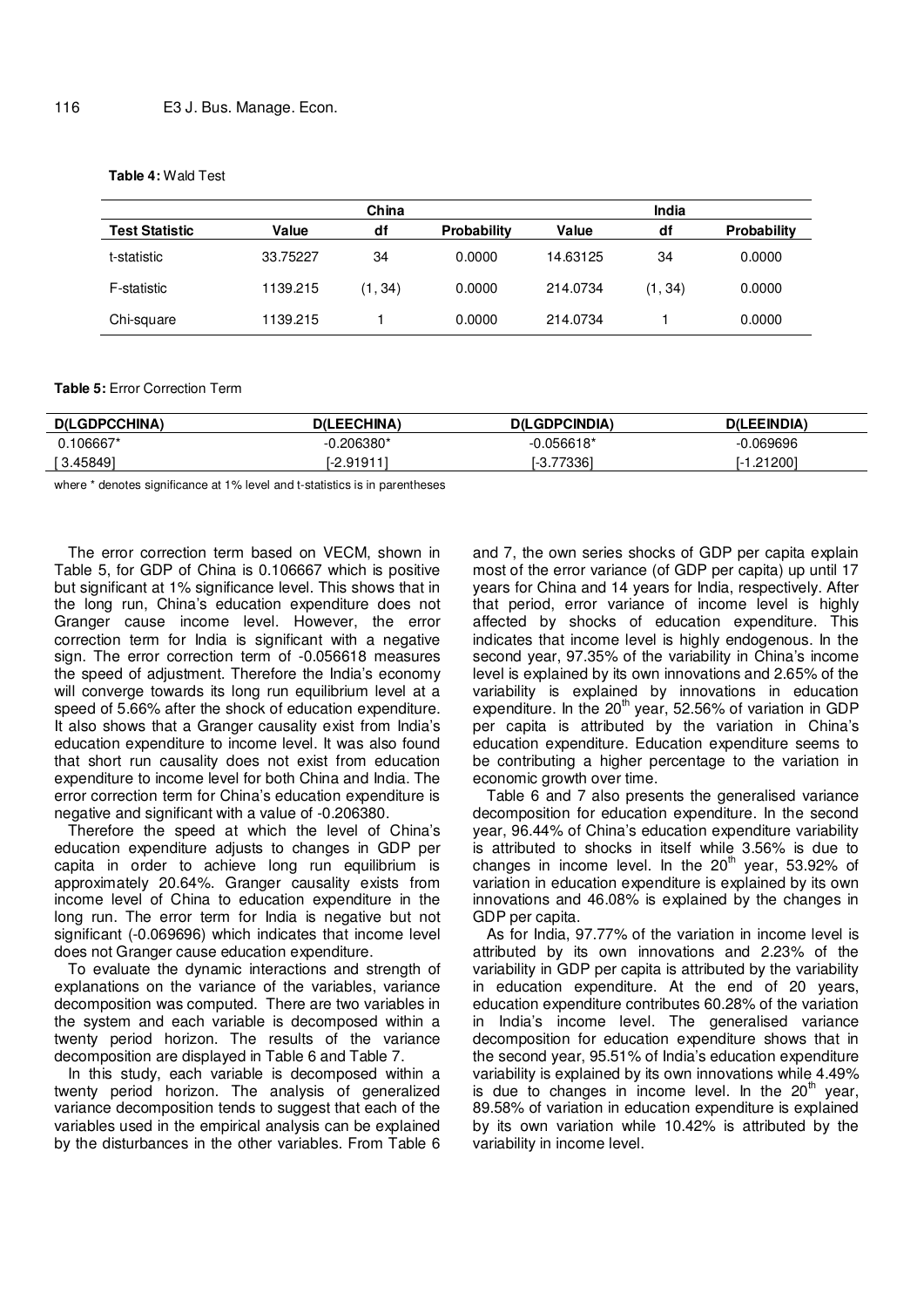|                | China    |                                          |                 |                                                 |          |                  |                 |  |  |  |
|----------------|----------|------------------------------------------|-----------------|-------------------------------------------------|----------|------------------|-----------------|--|--|--|
|                |          | Variance decomposition of GDP per capita |                 | Variance decomposition of education expenditure |          |                  |                 |  |  |  |
| <b>Period</b>  | S.E.     | <b>LGDPCHINA</b>                         | <b>LEECHINA</b> | <b>Period</b>                                   | S.E.     | <b>LGDPCHINA</b> | <b>LEECHINA</b> |  |  |  |
| 1              | 0.030314 | 100.0000                                 | 0.000000        | 1                                               | 0.088866 | 1.907484         | 98.09252        |  |  |  |
| $\overline{c}$ | 0.045063 | 97.34602                                 | 2.653982        | 2                                               | 0.114415 | 3.555040         | 96.44496        |  |  |  |
| 3              | 0.058451 | 92.72617                                 | 7.273825        | 3                                               | 0.128321 | 5.945624         | 94.05438        |  |  |  |
| 4              | 0.071628 | 87.43713                                 | 12.56287        | 4                                               | 0.136762 | 9.159507         | 90.84049        |  |  |  |
| 5              | 0.084890 | 82.20303                                 | 17.79697        | 5                                               | 0.142553 | 13.18546         | 86.81454        |  |  |  |
| 6              | 0.098290 | 77.35927                                 | 22.64073        | 6                                               | 0.147338 | 17.88227         | 82.11773        |  |  |  |
| 7              | 0.111805 | 73.02325                                 | 26.97675        | 7                                               | 0.152164 | 22.97336         | 77.02664        |  |  |  |
| 8              | 0.125385 | 69.20441                                 | 30.79559        | 8                                               | 0.157693 | 28.09224         | 71.90776        |  |  |  |
| 9              | 0.138976 | 65.86493                                 | 34.13507        | 9                                               | 0.164303 | 32.86833         | 67.13167        |  |  |  |
| 10             | 0.152529 | 62.95054                                 | 37.04946        | 10                                              | 0.172162 | 37.01405         | 62.98595        |  |  |  |
| 11             | 0.166003 | 60.40491                                 | 39.59509        | 11                                              | 0.181282 | 40.37352         | 59.62648        |  |  |  |
| 12             | 0.179363 | 58.17582                                 | 41.82418        | 12                                              | 0.191573 | 42.92066         | 57.07934        |  |  |  |
| 13             | 0.192581 | 56.21729                                 | 43.78271        | 13                                              | 0.202893 | 44.72328         | 55.27672        |  |  |  |
| 14             | 0.205636 | 54.48991                                 | 45.51009        | 14                                              | 0.215076 | 45.89843         | 54.10157        |  |  |  |
| 15             | 0.218511 | 52.96029                                 | 47.03971        | 15                                              | 0.227954 | 46.57647         | 53.42353        |  |  |  |
| 16             | 0.231193 | 51.60035                                 | 48.39965        | 16                                              | 0.241374 | 46.87895         | 53.12105        |  |  |  |
| 17             | 0.243674 | 50.38651                                 | 49.61349        | 17                                              | 0.255196 | 46.90859         | 53.09141        |  |  |  |
| 18             | 0.255949 | 49.29894                                 | 50.70106        | 18                                              | 0.269305 | 46.74704         | 53.25296        |  |  |  |
| 19             | 0.268013 | 48.32096                                 | 51.67904        | 19                                              | 0.283600 | 46.45649         | 53.54351        |  |  |  |
| 20             | 0.279866 | 47.43845                                 | 52.56155        | 20                                              | 0.297999 | 46.08301         | 53.91699        |  |  |  |

**Table 6:** Variance Decomposition (China)

**Table 7:** Variance Decomposition (India)

|                | India    |                                          |                 |               |          |                                                 |                 |  |  |
|----------------|----------|------------------------------------------|-----------------|---------------|----------|-------------------------------------------------|-----------------|--|--|
|                |          | Variance decomposition of GDP per capita |                 |               |          | Variance decomposition of education expenditure |                 |  |  |
| <b>Period</b>  | S.E.     | LGPPINDIA                                | <b>LEEINDIA</b> | <b>Period</b> | S.E.     | <b>LGPPINDIA</b>                                | <b>LEEINDIA</b> |  |  |
|                | 0.026365 | 100.0000                                 | 0.000000        |               | 0.092189 | 4.125131                                        | 95.87487        |  |  |
| $\overline{c}$ | 0.037473 | 97.76553                                 | 2.234468        | 2             | 0.126156 | 4.493904                                        | 95.50610        |  |  |
| 3              | 0.046660 | 93.49927                                 | 6.500728        | 3             | 0.149838 | 4.865416                                        | 95.13458        |  |  |
| 4              | 0.055183 | 88.18730                                 | 11.81270        | 4             | 0.168131 | 5.237690                                        | 94.76231        |  |  |
| 5              | 0.063454 | 82.55926                                 | 17.44074        | 5             | 0.183013 | 5.608961                                        | 94.39104        |  |  |
| 6              | 0.071619 | 77.06902                                 | 22.93098        | 6             | 0.195531 | 5.977673                                        | 94.02233        |  |  |
| 7              | 0.079725 | 71.95668                                 | 28.04332        | 7             | 0.206318 | 6.342485                                        | 93.65752        |  |  |
| 8              | 0.087775 | 67.32268                                 | 32.67732        | 8             | 0.215792 | 6.702254                                        | 93.29775        |  |  |
| 9              | 0.095756 | 63.18636                                 | 36.81364        | 9             | 0.224242 | 7.056024                                        | 92.94398        |  |  |
| 10             | 0.103651 | 59.52471                                 | 40.47529        | 10            | 0.231878 | 7.403013                                        | 92.59699        |  |  |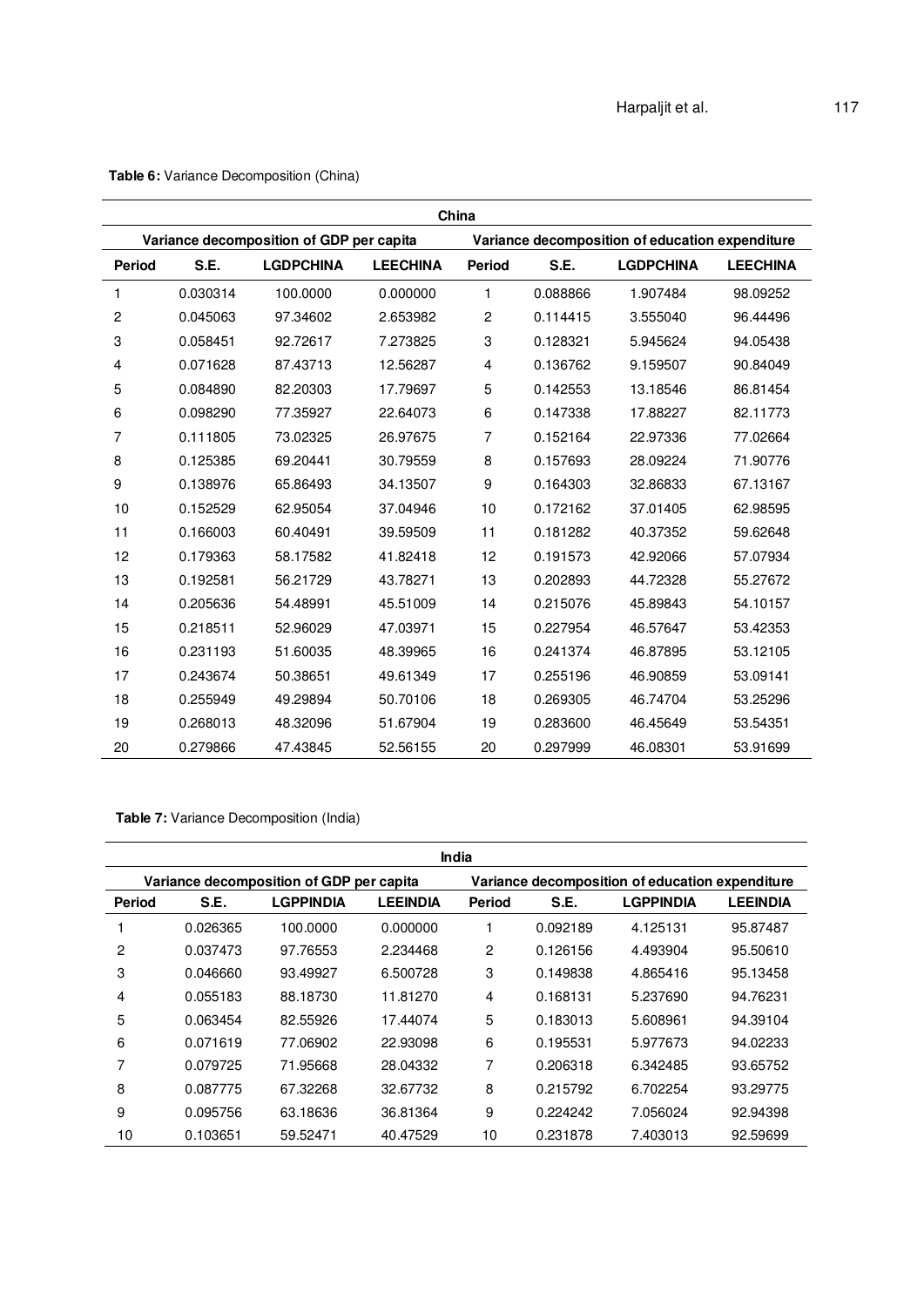| 11 | 0.111443 | 56.29565 | 43.70435 | 11 | 0.238857 | 7.742593 | 92.25741 |
|----|----------|----------|----------|----|----------|----------|----------|
| 12 | 0.119116 | 53.45095 | 46.54905 | 12 | 0.245297 | 8.074275 | 91.92573 |
| 13 | 0.126661 | 50.94291 | 49.05709 | 13 | 0.251290 | 8.397689 | 91.60231 |
| 14 | 0.134067 | 48.72748 | 51.27252 | 14 | 0.256908 | 8.712575 | 91.28742 |
| 15 | 0.141330 | 46.76545 | 53.23455 | 15 | 0.262211 | 9.018763 | 90.98124 |
| 16 | 0.148447 | 45.02263 | 54.97737 | 16 | 0.267243 | 9.316161 | 90.68384 |
| 17 | 0.155416 | 43.46956 | 56.53044 | 17 | 0.272045 | 9.604745 | 90.39525 |
| 18 | 0.162238 | 42.08100 | 57.91900 | 18 | 0.276646 | 9.884548 | 90.11545 |
| 19 | 0.168913 | 40.83541 | 59.16459 | 19 | 0.281074 | 10.15565 | 89.84435 |
| 20 | 0.175445 | 39.71441 | 60.28559 | 20 | 0.285348 | 10.41817 | 89.58183 |

**Table 7:** Cont.

#### **Conclusion**

In this paper, the relationship between income level and education expenditure were analysed for China and India. From the empirical analysis, it was found that education expenditure play an important role in affecting the economic growth. The results of the study suggest that a long run relationship exists between income level and education expenditure in both China and India. In the long run, it was found that a unidirectional causal relationship exist from income level of China to education expenditure. As for India, education expenditure Granger causes income level which is also unidirectional. It proves a point that more emphasis should be given to formulating important policies regarding education expenditure, since this study as well as many past studies have showed that education could be an important engine of growth for an economy.

### **References**

- Ageli MM (2013). Does education expenditure promote economic growth in Saudi Arabia? An Econometric Analysis. Intl. J. Soc. Sci. Res. 1:1-10.
- Anwar S (2008). Foreign investment, human capital and manufacturing sector growth in Singapore. J. Pol. Model. 30:447–453.
- Baldwin, N. and Borreli, S.A. 2008. Education and economic growth in the United States: cross-national applications for an intra-national path analysis. Pol. Sci 41:183–204.
- Charles A, Fontana G, Srivastava A (2011). India, China and East Asian Miracle: a human capital development path to high growth rates and declining inequalities. Cambridge J. Regions, Econ. Society. 4:29-48.
- Deshpande AS (2010). The UN Millennium Development Education Goal: How Much Have India and China Achieved? Honors Theses. Paper 78. Date Access: 5<sup>th</sup> April, 2012. http://repository.cmu.edu/hsshonors/78
- Douglass JA (2010). Creating a Culture of Aspiration: Higher Education, Human Capital and Social Change. Procedia Soc. Behav. Sci. 2: 6981–6995.
- Ejiogu U, Okezie AI, Chinedu, N. 2013. Causal Relationship between Nigeria Government Budget Allocation to the Education Sector and Economic Growth. Discourse J. Educ. Res. 1(8): 54-64.
- Johansen S (1988). Statistical Analysis of Cointegration Vectors. J. Econ. Dynamics. Control. 12(2-3): 231-254.
- Johansen S, Katrina J (1990). Maximum Likelihood Estimation and Inferences on Cointegration – With Application to the Demand for Money. Oxford Bull. Econ. Stat. 52(2):169-210.
- Lee DW, Lee TH (1995). Human capital and economic growth: Tests based on the international evaluation of educational achievement. Econ. Lett. 47:219-225.
- Musai, M., Mehrara, M., and Fakhr, S.G. 2011. Relationship between Education and Economic Growth (International Comparison). European Journal of Economics, Finance and Administrative Sciences, 29: 26-32.
- National Bureau of Statistics of China [NBSC] 2005. China Statistical Yearbook (2005). Beijing: Zhongguo Tongji Chubanshe. http://www.stats.gov.cn/english/statisticaldata/yearlydat a/
- OECD Economic Surveys: China (2005). ISBN 92-64- 01182X. Reforming the financial system to support the market economy. Vol 2005/13-September 2005:137- 173.